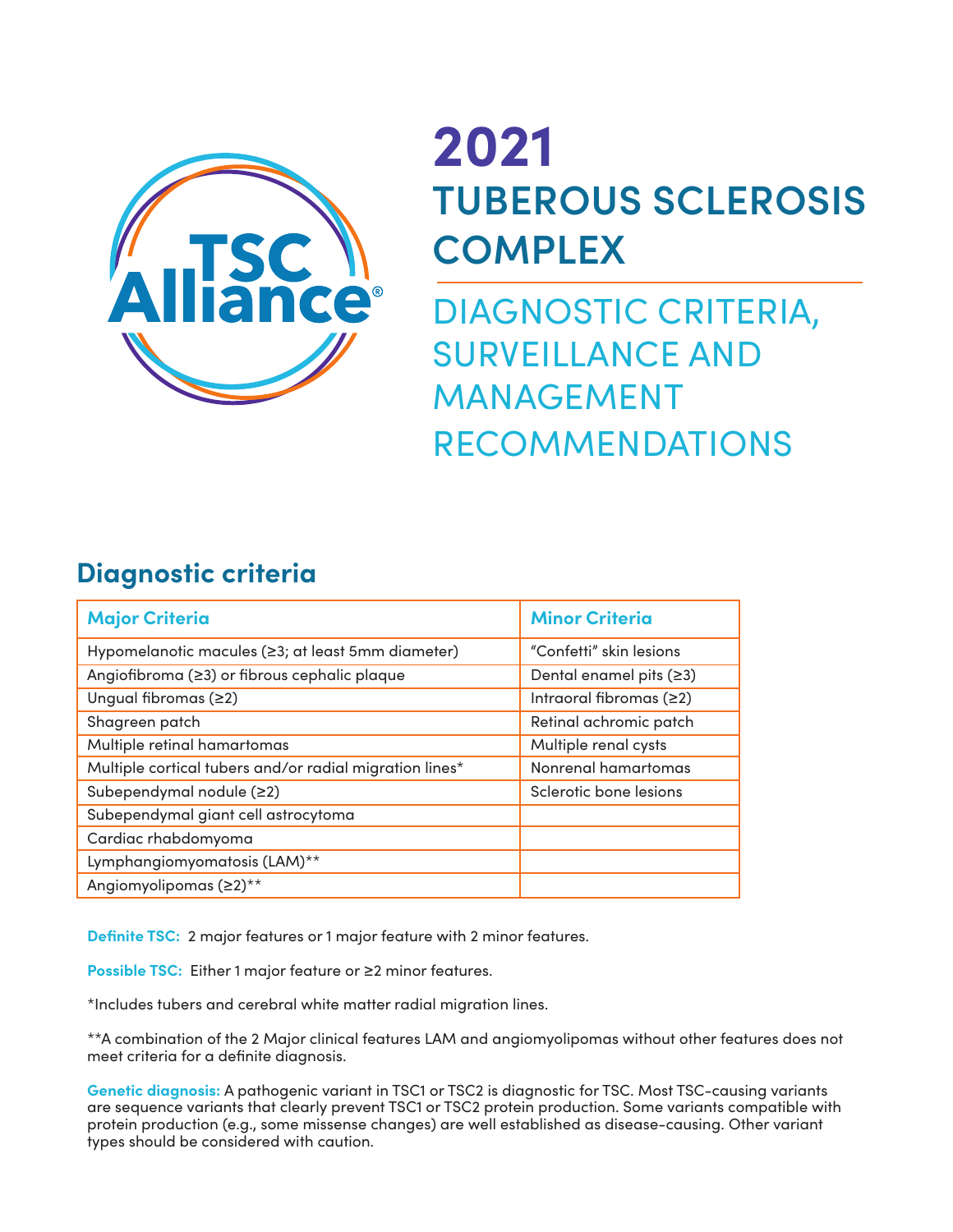## **Surveillance and management recommendations for newly diagnosed or suspected tuberous sclerosis complex (TSC)**

| Organ<br><b>System or</b><br><b>Specialty</b><br>Area | <b>Recommendations</b>                                                                                                                                                                                                                                            |  |
|-------------------------------------------------------|-------------------------------------------------------------------------------------------------------------------------------------------------------------------------------------------------------------------------------------------------------------------|--|
| <b>GENETICS</b>                                       | Obtain three-generation family history to assess for additional family members at risk of TSC.                                                                                                                                                                    |  |
|                                                       | Offer genetic testing for family counseling or when TSC diagnosis is in question but cannot be clinically<br>confirmed.                                                                                                                                           |  |
| <b>BRAIN</b>                                          | Obtain magnetic resonance imaging (MRI) of the brain to assess for the presence of tubers, subependymal<br>nodules (SEN), migrational defects, and subependymal giant cell astrocytoma (SEGA).                                                                    |  |
|                                                       | During infancy, educate parents to recognize infantile spasms and focal seizures, even if none have<br>occurred at the time of first diagnosis.                                                                                                                   |  |
|                                                       | Obtain baseline routine electroencephalogram (EEG) while awake and asleep. If abnormal, especially if<br>features of TSC-associated neuropsychiatric disorders (TAND) are also present, follow up with 8- to 24-hour<br>video EEG to assess for seizure activity. |  |
| <b>TAND</b>                                           | Perform comprehensive assessment for TSC-associated neuropsychiatric disorders (TAND) across all levels<br>of potential TAND manifestations.                                                                                                                      |  |
|                                                       | Refer as appropriate to suitable professionals to initiate evidence-based interventions based on the TAND<br>profile of needs identified above.                                                                                                                   |  |
|                                                       | Provide parent/caregiver education and training about TAND to ensure families know what to look out for<br>in emerging TAND manifestations (e.g. autism spectrum disorder, language disorders, attention deficit<br>hyperactivity disorder, anxiety disorders).   |  |
|                                                       | Provide psychological and social support to families around diagnosis, coming to terms with the diagnosis<br>of TSC and TAND, and ensure strategies are in place to support caregiver wellbeing.                                                                  |  |
| <b>KIDNEY</b>                                         | Obtain MRI of the abdomen to assess for the presence of angiomyolipomas and renal cysts.                                                                                                                                                                          |  |
|                                                       | Screen for hypertension by obtaining an accurate blood pressure.                                                                                                                                                                                                  |  |
|                                                       | Evaluate renal function by determination of glomerular filtration rate (GFR).                                                                                                                                                                                     |  |
| <b>LUNG</b>                                           | Inquire about tobacco exposure, connective tissue disease manifestations, signs of chyle leak, and<br>pulmonary manifestations of dyspnea, cough, and spontaneous pneumothorax in all adult patients<br>with TSC.                                                 |  |
|                                                       | Perform baseline chest CT in all females, and symptomatic males, starting at the age of 18 years or older.                                                                                                                                                        |  |
|                                                       | Perform baseline PFTs and 6MWT in patients with evidence of cystic lung disease consistent with LAM<br>on the screening chest CT.                                                                                                                                 |  |
| <b>SKIN</b>                                           | Perform a detailed clinical dermatologic inspection/exam.                                                                                                                                                                                                         |  |
| <b>TEETH</b>                                          | Perform a detailed clinical dental inspection/exam.                                                                                                                                                                                                               |  |
| <b>HEART</b>                                          | Consider fetal echocardiography to detect individuals with high risk of heart failure after delivery<br>when rhabdomyomas are identified via prenatal ultrasound.                                                                                                 |  |
|                                                       | Obtain an echocardiogram in pediatric patients, especially if younger than three years of age.                                                                                                                                                                    |  |
|                                                       | Obtain an electrocardiogram in all ages to assess for underlying conduction defects.                                                                                                                                                                              |  |
| <b>EYE</b>                                            | Perform a complete ophthalmologic evaluation, including dilated fundoscopy, to assess for retinal<br>findings (astrocytic hamartoma and achromic patch) and visual field deficits.                                                                                |  |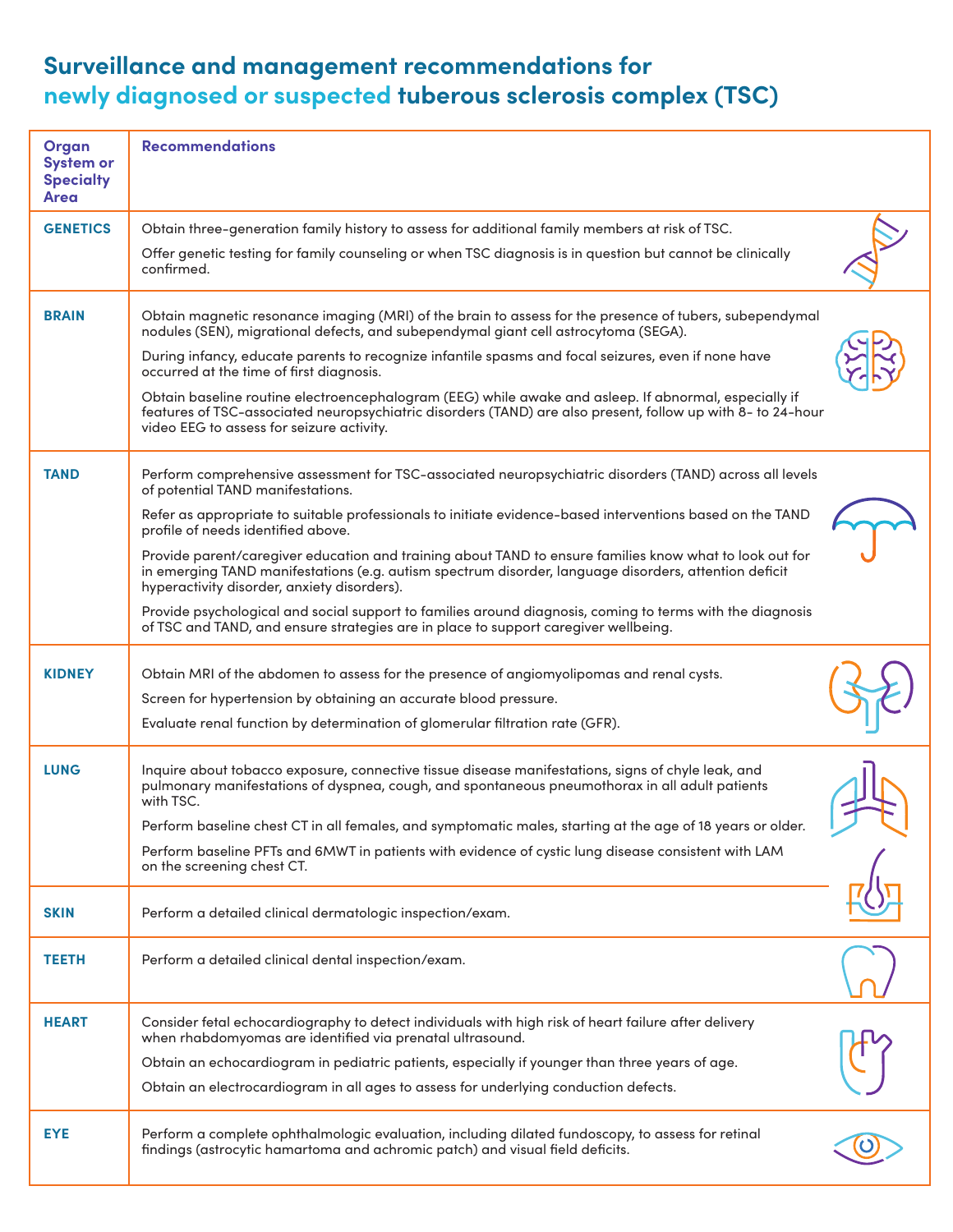## **Surveillance and management recommendations for patients already diagnosed with definite or possible TSC**

| <b>Organ</b><br><b>System or</b><br><b>Specialty</b><br><b>Area</b> | <b>Recommendations</b>                                                                                                                                                                                                                                                                                                                                                                                                                                                                                                                                                                                                                                                                                                                                     |
|---------------------------------------------------------------------|------------------------------------------------------------------------------------------------------------------------------------------------------------------------------------------------------------------------------------------------------------------------------------------------------------------------------------------------------------------------------------------------------------------------------------------------------------------------------------------------------------------------------------------------------------------------------------------------------------------------------------------------------------------------------------------------------------------------------------------------------------|
| <b>GENETICS</b>                                                     | Offer genetic testing and family counseling if not performed previously.                                                                                                                                                                                                                                                                                                                                                                                                                                                                                                                                                                                                                                                                                   |
| <b>BRAIN</b>                                                        | Obtain magnetic resonance imaging (MRI) of the brain every 1 to 3 years in asymptomatic TSC patients<br>younger than age 25 years to monitor for new occurrence of subependymal giant cell astrocytoma (SEGA).<br>Patients with large or growing SEGA, or with SEGA causing ventricular enlargement but yet are still<br>asymptomatic, should undergo MRI scans more frequently, and the patients and their families should be<br>educated regarding the potential of new symptoms. Patients with asymptomatic SEGA in childhood should<br>continue to be imaged periodically as adults to ensure there is no growth.                                                                                                                                      |
|                                                                     | Surgical resection should be performed for acutely symptomatic SEGA. Cerebral spinal fluid diversion (shunt) may also<br>be necessary. Either surgical resection or medical treatment with mechanistic target of rapamycin inhibitors (mTORi) may<br>be used for growing but otherwise asymptomatic SEGA. For large tumors, if clinical condition enables, neoadjuvant<br>treatment with mTORi may facilitate surgery. Minimally invasive surgical techniques may increase surgical safety in<br>selected patients. In determining the best treatment option, discussion of the complication risks, adverse effects, cost, length<br>of treatment, and potential impact on TSC-associated comorbidities should be included in the decision-making process. |
|                                                                     | Obtain routine electroencephalogram (EEG) in asymptomatic infants with TSC every 6 weeks up to age 12 months and<br>every 3 months up to age 24 months, as abnormal EEG frequently precedes onset of clinical seizures.                                                                                                                                                                                                                                                                                                                                                                                                                                                                                                                                    |
|                                                                     | Obtain routine EEG in individuals with known or suspected seizure activity. The frequency of routine EEG should be<br>determined by clinical need rather than a specific defined interval. Prolonged video EEG, 24 hours or longer, is appropriate<br>when seizure occurrence is unclear or when unexplained sleep, behavioral changes, or other alteration in cognitive or<br>neurological function is present.                                                                                                                                                                                                                                                                                                                                           |
|                                                                     | Vigabatrin is the recommended first-line therapy for infantile spasms. Adrenocorticotropic hormone (ACTH), synthetic<br>ACTH or prednisolone can be used if treatment with full-dose vigabatrin for 2 weeks has not correlated with clinical and<br>EEG improvement.                                                                                                                                                                                                                                                                                                                                                                                                                                                                                       |
|                                                                     | Antiseizure medications (ASM) for other seizure types in TSC should generally follow that of other epilepsies. Everolimus<br>and a specific cannabidiol formulation are approved by regulatory authorities for treatment of seizures associated with<br>TSC. No comparative effectiveness data exist to recommend ASM, everolimus, cannabidiol, or dietary therapies over one<br>another in specific subsets of patients.                                                                                                                                                                                                                                                                                                                                  |
|                                                                     | Epilepsy surgery should be considered for medically refractory TSC patients at epilepsy surgery centers with expertise in<br>TSC. Special consideration should be given to children at younger ages experiencing neurological regression and<br>evaluation for surgery should be performed at epilepsy surgery centers with experience and expertise in TSC.                                                                                                                                                                                                                                                                                                                                                                                               |
| <b>TAND</b>                                                         | Perform annual screening for TAND, using validated screening tools such as the TAND Checklist<br>(tandconsortium.org/checklists/). Screening may be done more frequently depending on clinical<br>needs. When any concerns are identified on screening, proceed to further evaluations by appropriate<br>professionals to diagnose and treat the relevant TAND manifestation(s).                                                                                                                                                                                                                                                                                                                                                                           |
|                                                                     | Perform comprehensive formal evaluation for TAND across all levels of TAND at key developmental time<br>points: infancy (0-3 years), preschool (3-6 years), pre-middle school (6-9 years), adolescence (12-16 years),<br>early adulthood (18-25 years), and as needed thereafter.                                                                                                                                                                                                                                                                                                                                                                                                                                                                          |
|                                                                     | Refer to appropriate professionals for the management/intervention of relevant TAND manifestations. Interventions<br>should be personalized to the TAND profile of each individual and be based on evidence-based practice guidelines/<br>practice parameters for individual manifestations (e.g. autism spectrum disorder, attention deficit hyperactivity disorder,<br>anxiety disorder).                                                                                                                                                                                                                                                                                                                                                                |
|                                                                     | Aim for early identification of TAND manifestations and early intervention.                                                                                                                                                                                                                                                                                                                                                                                                                                                                                                                                                                                                                                                                                |
|                                                                     | Many people with TSC have academic/scholastic difficulties. Therefore, always consider the need for an individual<br>educational program (IEP/IEDP).                                                                                                                                                                                                                                                                                                                                                                                                                                                                                                                                                                                                       |
|                                                                     | Sudden and unexpected change in behavior should prompt physical evaluation to look at potential medical causes<br>(e.g., SEGA, seizures, renal disease, medications).                                                                                                                                                                                                                                                                                                                                                                                                                                                                                                                                                                                      |
|                                                                     | Provide psychological and social support to families and caregivers and ensure strategies are in place to support<br>caregiver wellbeing. Continue to provide parent/caregiver education and training about TAND to ensure families know<br>what to look out for in emerging TAND manifestations across the lifespan.                                                                                                                                                                                                                                                                                                                                                                                                                                      |